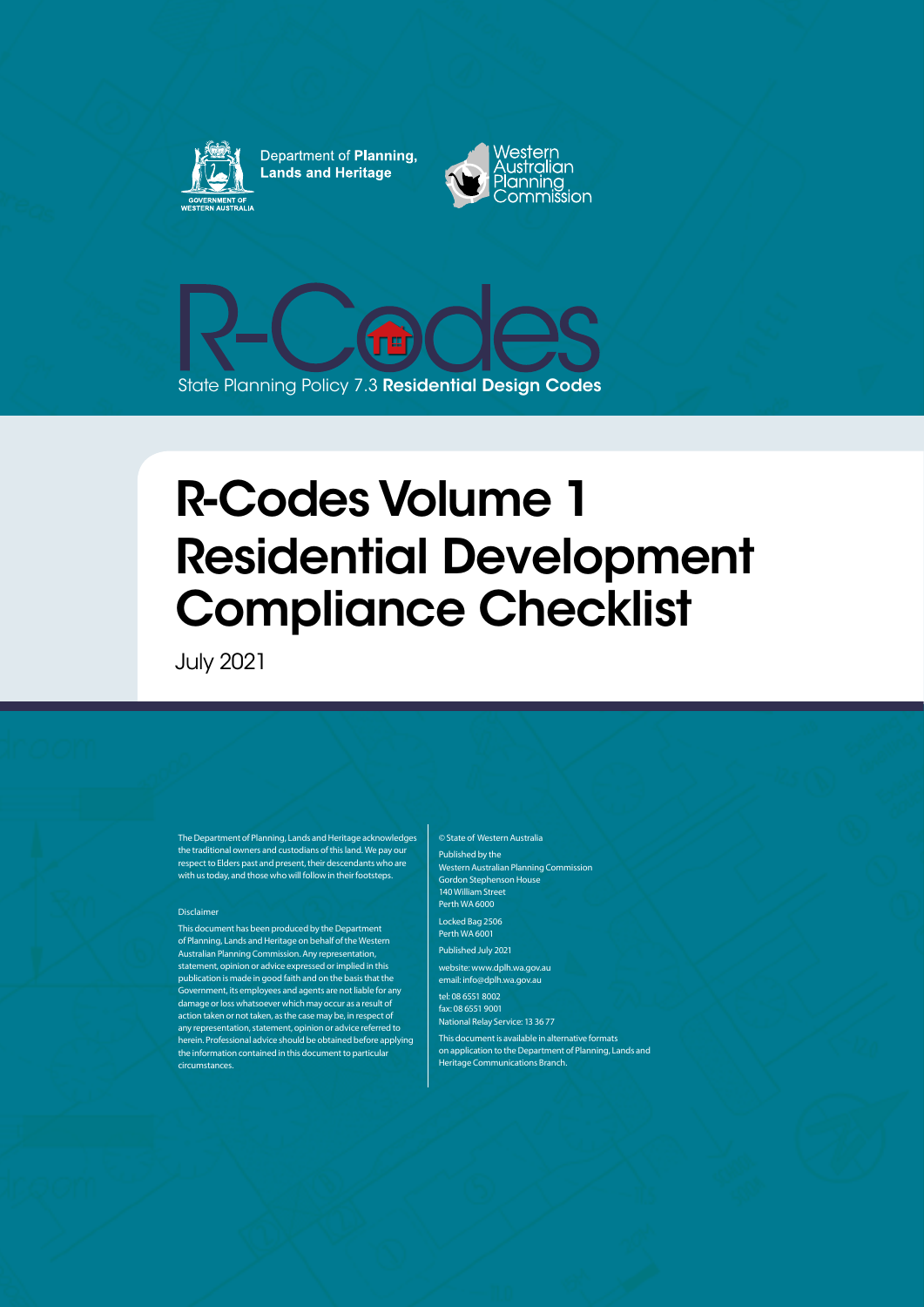#### R-Codes Volume 1 Residential Development Compliance Checklist

This checklist streamlines the compliance assessment of residential development applications to support a consistent, accurate and faster determination process. It outlines the major R-Codes Vol. 1 (Part 5) design elements to be considered for various residential development proposal types including single houses, grouped dwellings, ancillary dwellings, outbuildings, external fixtures, boundary walls or fences, patios, pergolas, verandahs, garages, carports and retaining walls. The checklist does not form part of the R-Codes Vol. 1 and may be updated from time to time as a supplement the R-Codes Explanatory guidelines.

When completing the checklist it should be noted that local planning policies, local development plans and activity centre plans may contain provisions that amend or replace deemed-to-comply provisions. Assessments should be conducted against those amended/replaced provisions.

Use of the checklist is recommended for both applicants and decisionmakers to assist in the timely determination of a proposal. Applicants are encouraged to complete the checklist and submit it to the decision-maker together with the development application form, associated plan(s) and the assessment fee.

The checklist is available online at www.dplh.wa.gov.au/rcodes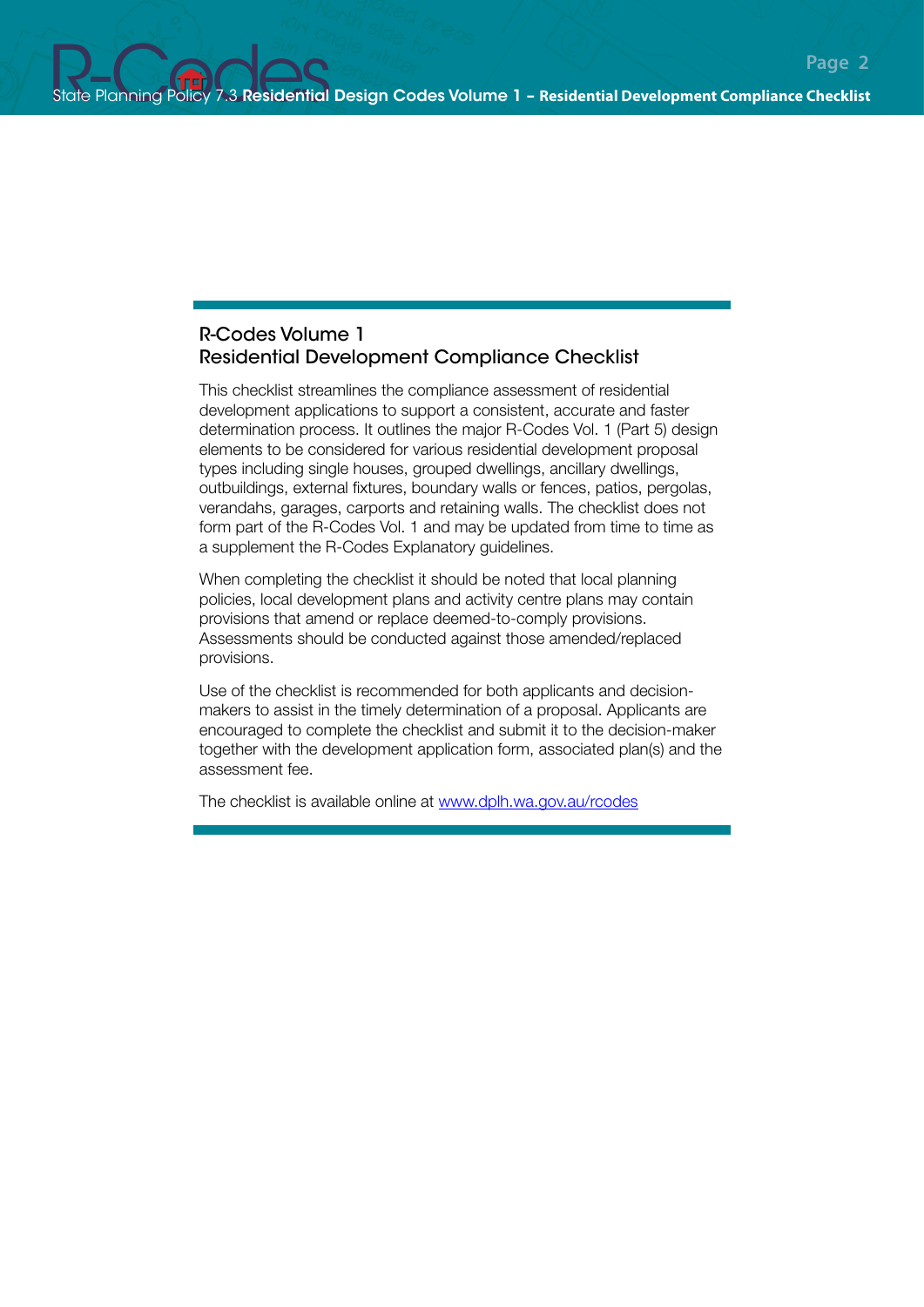#### General

| <b>Application description</b> |  |
|--------------------------------|--|
| Reference number               |  |

#### Property details

| <b>Address</b>                                |  |
|-----------------------------------------------|--|
| Land area                                     |  |
| Title information<br>(Lot type and easements) |  |

#### Planning framework

| <b>Region Scheme zoning</b>                                                            |  |
|----------------------------------------------------------------------------------------|--|
| Local Planning Scheme zoning/R-Code                                                    |  |
| Land use permissibility                                                                |  |
| Special control area                                                                   |  |
| Structure plan area                                                                    |  |
| Local development plan                                                                 |  |
| Local planning policies                                                                |  |
| <b>Development contributions</b>                                                       |  |
| Road widening proposed                                                                 |  |
| Is referral required to external agency?<br>(Main Roads, WAPC, Heritage Council, etc.) |  |
| Site inspection                                                                        |  |
| Site inspection undertaken                                                             |  |
| Verge infrastructure<br>(lighting, power, water, side entry pit, etc.)                 |  |
| <b>Street trees</b>                                                                    |  |
| Date of site inspection                                                                |  |
| Summary of site inspection findings/<br>photos                                         |  |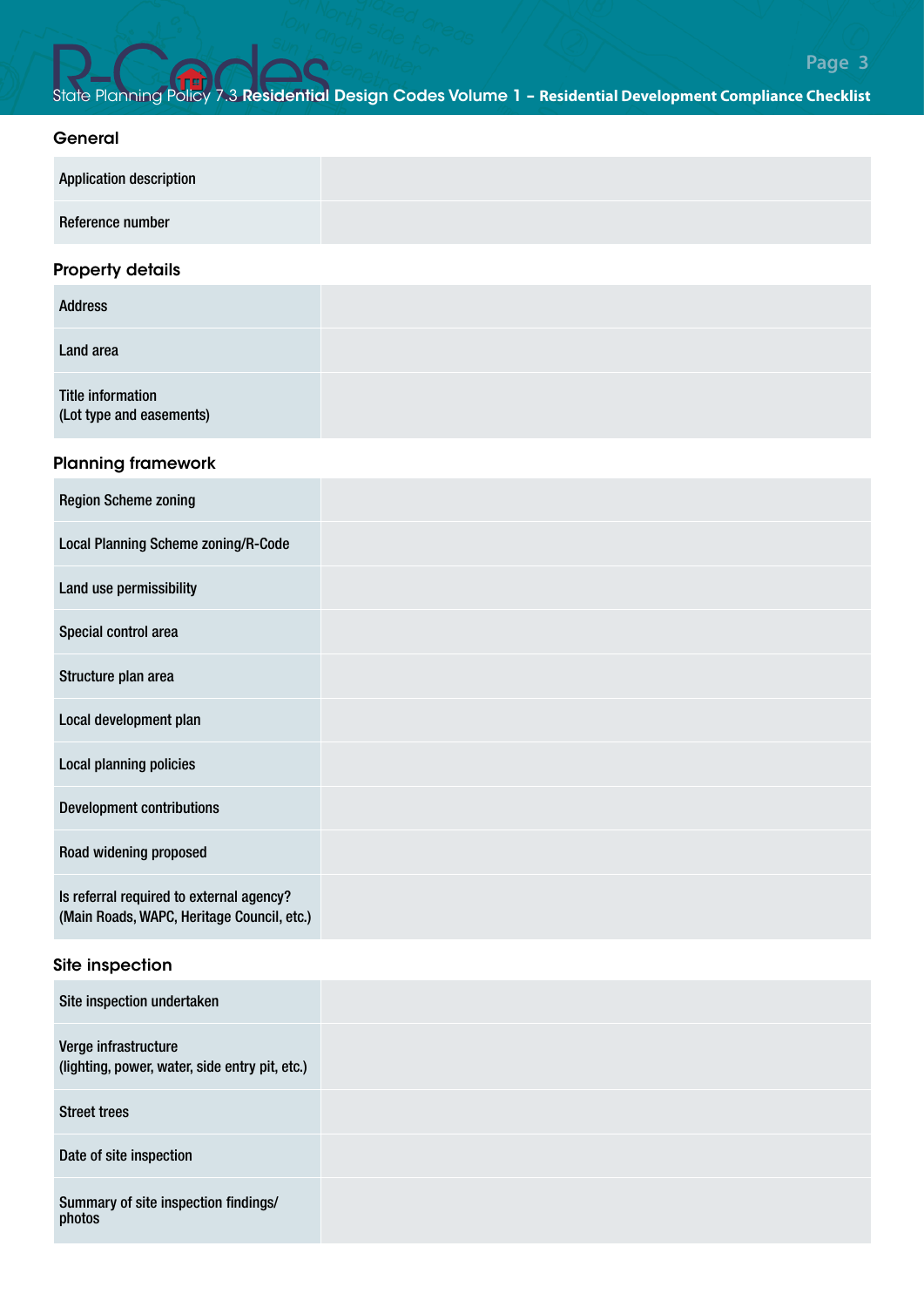#### 5.1.1 Site area

| <b>R-Codes Vol. 1</b><br>deemed to comply                            | <b>Required (Table 1)</b>                                                                    | <b>Proposed</b> | <b>Compliance</b>                  |
|----------------------------------------------------------------------|----------------------------------------------------------------------------------------------|-----------------|------------------------------------|
| C <sub>1.1</sub> and C <sub>1.2</sub><br>- Site area<br>requirements | Minimum lot area<br>square metres (m <sup>2</sup> )                                          |                 | N <sub>0</sub><br>Yes I            |
|                                                                      | Average lot area<br>square metres (m <sup>2</sup> )                                          |                 | $\frac{1}{2}$ Yes $\frac{1}{2}$ No |
|                                                                      | Minimum frontage<br>m                                                                        |                 | $\overline{M}$<br>Yes L            |
| C1.3                                                                 | Corner truncations up to a maximum of $20m^2$<br>to be added to the area of an adjoining lot |                 | $\mathsf{N}$<br>Yes                |
|                                                                      | Battle-axe - access leg is no more than 20%<br>of site area                                  |                 | No<br>Yes                          |

#### 5.1.2 Street setback

| <b>R-Codes Vol. 1</b><br>deemed to comply      | <b>Required (Table 1)</b>                                                                                    | <b>Proposed</b> | <b>Compliance</b>       |
|------------------------------------------------|--------------------------------------------------------------------------------------------------------------|-----------------|-------------------------|
| C2.1 - Primary street                          |                                                                                                              |                 | Yes  <br>N <sub>0</sub> |
| $C2.2 -$ Secondary<br>street                   |                                                                                                              |                 | Yes  <br>N <sub>0</sub> |
| $C2.3 - Corner$<br>truncation                  |                                                                                                              |                 | Yes  <br><b>No</b>      |
| $C2.4 - Porches$<br>verandahs and<br>balconies | Project into the primary street setback area to<br>a maximum of half the required primary street<br>setback. |                 | Yes                     |

#### 5.1.3 Lot boundary setback

#### Boundary (select one — north, south, east or west)

| Wall/section of wall | <b>Major opening</b>                            | Length                                          | <b>Height</b> | <b>Setback required</b> | <b>Setback provided</b> | <b>Compliance</b>                  |
|----------------------|-------------------------------------------------|-------------------------------------------------|---------------|-------------------------|-------------------------|------------------------------------|
| Wall                 | Yes  <br>N <sub>0</sub>                         | m                                               | m             | m                       | m                       | $\vert$ No<br>Yes                  |
| Eaves                | Project no more than 750mm* into a setback area |                                                 |               | m                       | m                       | $\frac{1}{2}$ Yes $\frac{1}{2}$ No |
| Wall                 | Yes<br>N <sub>0</sub>                           | m                                               | m             | m                       | m                       | $\vert$ $\vert$ No<br>Yes          |
| Eaves                |                                                 | Project no more than 750mm* into a setback area |               | m                       | m                       | Yes<br>No                          |

#### Boundary (select one — north, south, east or west)

| Wall/section of wall | <b>Major opening</b>                            | Length                                          | <b>Height</b> | <b>Setback required</b> | <b>Setback provided</b> | <b>Compliance</b>          |
|----------------------|-------------------------------------------------|-------------------------------------------------|---------------|-------------------------|-------------------------|----------------------------|
| Wall                 | $\vert$ Yes $\vert$ No                          | m                                               | m             | m                       | m                       | $Yes$ No                   |
| Eaves                | Project no more than 750mm* into a setback area |                                                 |               | m                       | m                       | $Yes$ No<br>$\blacksquare$ |
| Wall                 | $\Box$ Yes $\Box$ No                            | m                                               | m             | m                       | m                       | $Yes$ No                   |
| Eaves                |                                                 | Project no more than 750mm* into a setback area |               | m                       | m                       | Yes<br>N <sub>0</sub>      |

\* Less setbacks may apply as per 5.1.3 C3.1, separate building code requirements may also apply.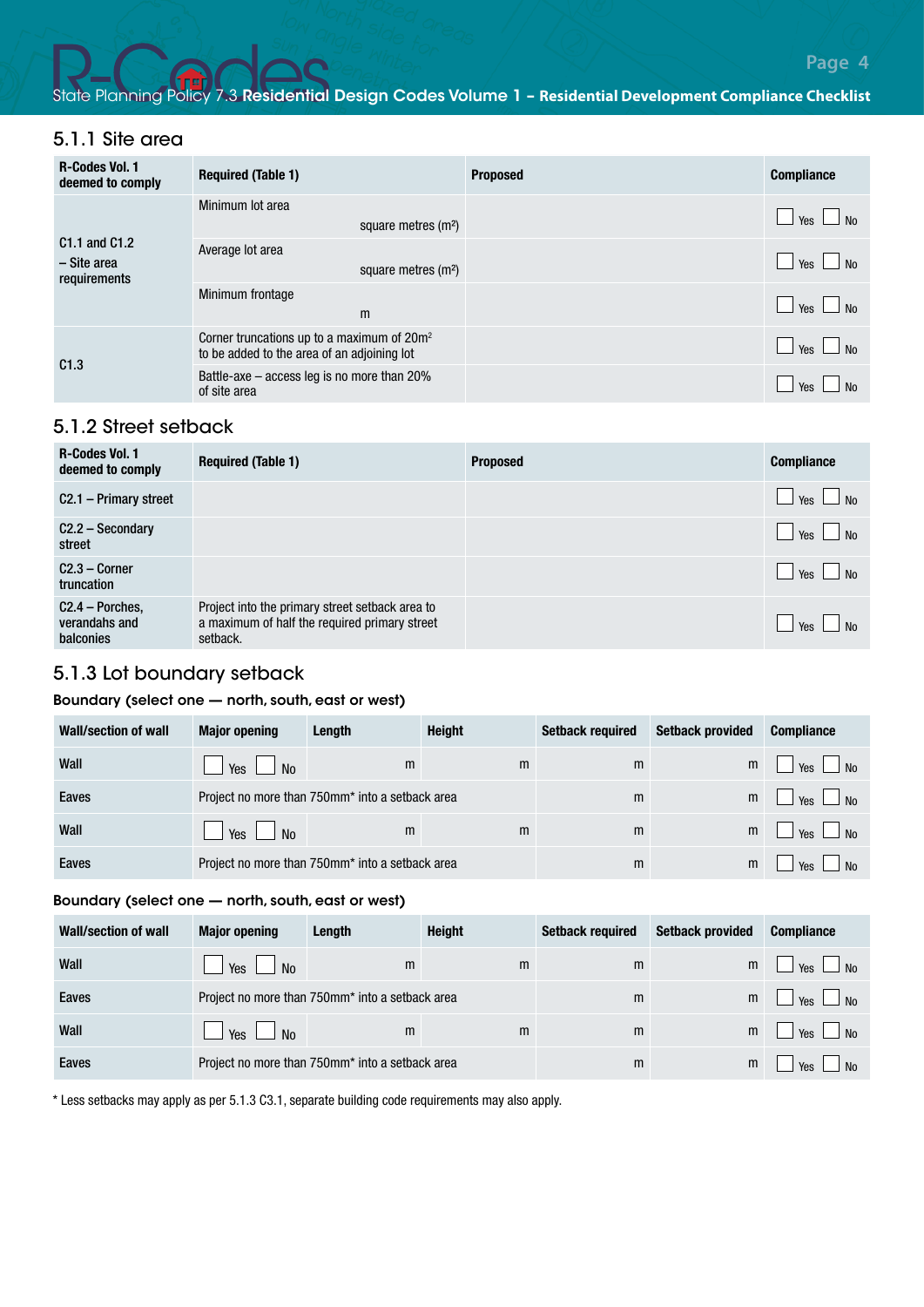#### 5.1.3 Boundary walls

| <b>R-Codes Vol. 1</b><br>deemed to comply                                | <b>Permitted</b> | <b>Proposed</b> | <b>Compliance</b>              |
|--------------------------------------------------------------------------|------------------|-----------------|--------------------------------|
| <b>Boundary wall</b>                                                     |                  |                 | $\Box$ Yes $\Box$ No           |
| <b>Wall length</b>                                                       |                  |                 | $\Box$ Yes $\Box$ No           |
| <b>Maximum height</b>                                                    |                  |                 | $\Box$ Yes $\Box$ No           |
| <b>Behind front setback</b>                                              |                  |                 | $\Box$ Yes $\Box$ No           |
| Adjacent to existing<br>boundary wall of<br>similar/greater<br>dimension |                  |                 | $\Box$ Yes $\Box$ No           |
| Up to two site<br>boundaries                                             |                  |                 | $\Box$ Yes $\Box$<br><b>No</b> |

#### 5.1.4 Open space

| <b>R-Codes Vol. 1</b><br>deemed to comply              | <b>Required</b> | <b>Proposed</b> | <b>Compliance</b>            |
|--------------------------------------------------------|-----------------|-----------------|------------------------------|
| C4 – Open Space<br>(refer definition in<br>Appendix 1) |                 |                 | <b>Yes</b><br>N <sub>0</sub> |

# 5.1.5 Communal open space (grouped dwellings only)

| R-Codes Vol. 1<br>deemed to comply | <b>Required</b>                                                       | <b>Proposed</b> | <b>Compliance</b>    |
|------------------------------------|-----------------------------------------------------------------------|-----------------|----------------------|
| C5 - Grouped dwellings             | Is communal open space proposed?<br>If yes, refer $5.1.5$ and $5.3.1$ |                 | $\Box$ Yes $\Box$ No |

#### 5.1.6 Building height

| <b>R-Codes Vol. 1</b><br>deemed to comply | <b>Required (Table 3)</b> | <b>Proposed</b> | <b>Compliance</b>                  |
|-------------------------------------------|---------------------------|-----------------|------------------------------------|
| Pitched roof                              |                           |                 |                                    |
| <b>Maximum height</b><br>of wall          |                           |                 | N <sub>0</sub><br>Yes I            |
| Maximum total building height             |                           |                 |                                    |
| Gable, skillion and<br>concealed roof     |                           |                 | $\frac{1}{2}$ Yes $\frac{1}{2}$ No |
| Hipped and pitched<br>roof                |                           |                 | No<br>Yes                          |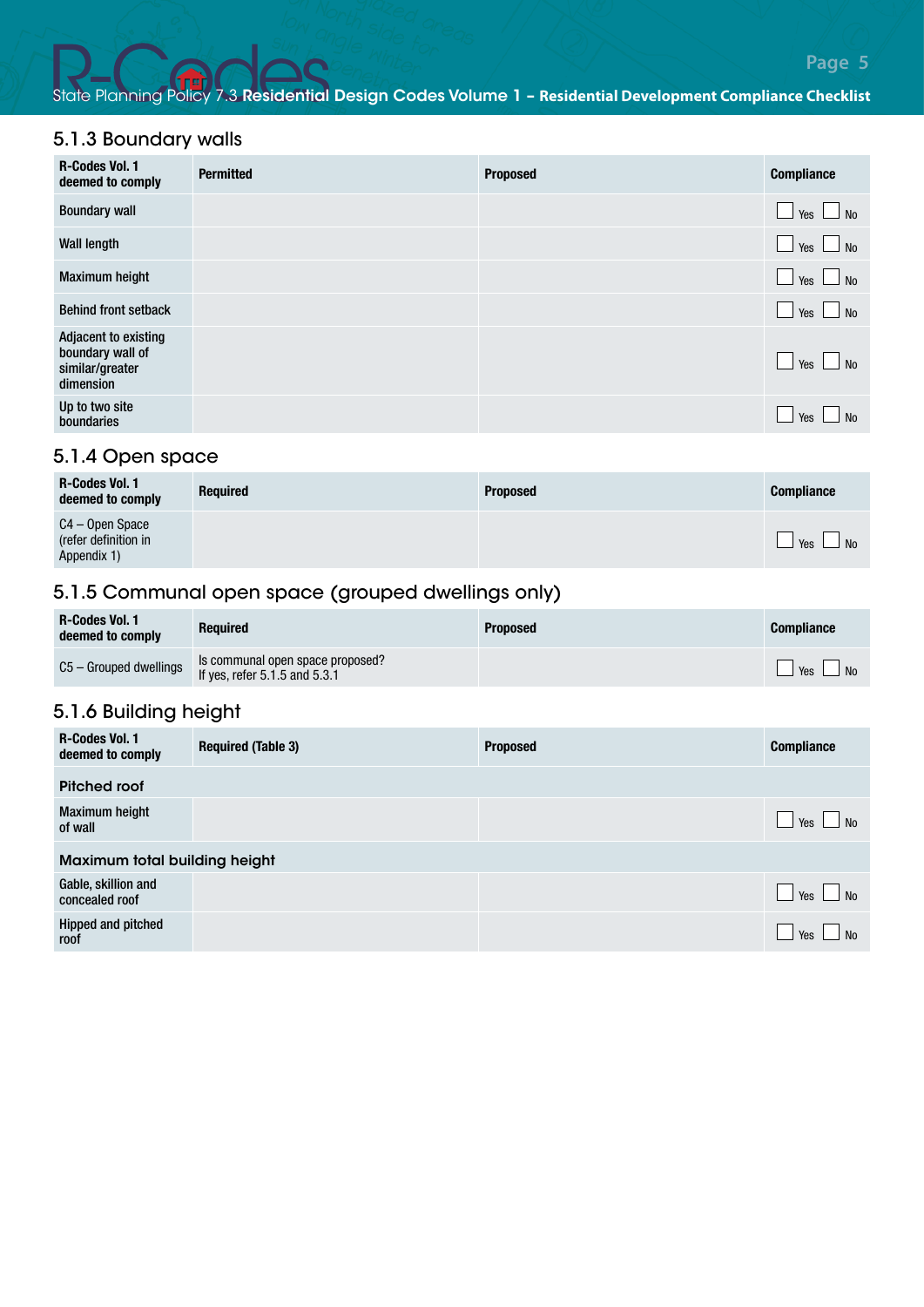# 5.2.1 Setback of garages and carports

| <b>R-Codes Vol. 1</b><br>deemed to comply                   | <b>Required</b>                                                                                                                                                          | <b>Proposed</b> | <b>Compliance</b>     |
|-------------------------------------------------------------|--------------------------------------------------------------------------------------------------------------------------------------------------------------------------|-----------------|-----------------------|
| $C1.1 - \text{Garage}$                                      | 4.5m or at least 0.5m behind the dwelling<br>alignment? (Figure 8b)                                                                                                      |                 | N <sub>0</sub><br>Yes |
| (Primary street)                                            | 3m where parallel to street                                                                                                                                              |                 | <b>No</b><br>Yes      |
|                                                             | Carport meets primary street setback requirement or                                                                                                                      |                 | No<br>Yes             |
|                                                             | Carport achieves 50% of Table 1 setback and:                                                                                                                             |                 | <b>No</b><br>Yes      |
| $C1.2 - Carport$<br>(Primary street)                        | - width does not exceed 60% of frontage<br>- allows unobstructed view between dwelling and<br>street<br>- is compatible in materials and roof pitch with the<br>dwelling |                 | Yes                   |
| $C1.3 - Setback from$<br>right of way of<br>communal street | Manoeuvring space of at least 6m provided?                                                                                                                               |                 | Yes                   |
| $C1.4 - Secondary$<br>street (if applicable)                | 1.5 <sub>m</sub>                                                                                                                                                         |                 | Yes                   |

# 5.2.2 Garage width

| <b>R-Codes Vol. 1</b><br>deemed to comply | <b>Required</b> | <b>Proposed</b> | <b>Compliance</b>                                                                    |
|-------------------------------------------|-----------------|-----------------|--------------------------------------------------------------------------------------|
| C2 – Garage width<br>relative to frontage |                 |                 | $\overline{\phantom{a}}$ No<br>$\overline{\phantom{a}}$ Yes $\overline{\phantom{a}}$ |

# 5.2.3 Street surveillance

| <b>R-Codes Vol. 1</b><br>deemed to comply  | <b>Required</b>                                                                                                                                  | <b>Proposed</b> | <b>Compliance</b>                          |
|--------------------------------------------|--------------------------------------------------------------------------------------------------------------------------------------------------|-----------------|--------------------------------------------|
| $C3.1$ – Entry points                      | Clearly definable entry points visible and accessible<br>from the street                                                                         |                 | $\parallel$ $\parallel$ Yes $\parallel$ No |
| $C3.2 - Surveillance$                      | At least one major opening from a habitable room of<br>the dwelling faces the street and the pedestrian or<br>vehicular approach to the dwelling |                 | $\vert$ $\vert$ Yes $\vert$ No             |
| $C3.3 -$ Surveillance of<br>battleaxe lots | At least one major opening from a habitable room of<br>the dwelling faces the approach of the dwelling                                           |                 | $\vert$ $\vert$ Yes $\vert$ $\vert$ No     |

#### 5.2.4 Street walls and fences

| <b>R-Codes Vol. 1</b><br>deemed to comply | <b>Required (Table 3)</b>                                                                     | <b>Proposed</b> | <b>Compliance</b> |
|-------------------------------------------|-----------------------------------------------------------------------------------------------|-----------------|-------------------|
| $C4.1$ – Fence height                     | Fencing (excluding pillars) within front setback<br>visually permeable above 1.2m (Figure 12) |                 | $Yes$ No          |
| $C4.2 -$ Front fence<br>pillars           | Maximum solid pillar height of 1.8m                                                           |                 | $Yes$ No          |
|                                           | Maximum pillar dimensions of 400mm by 400mm                                                   |                 | $Y_{\text{ES}}$   |

#### 5.2.5 Sightlines

| <b>R-Codes Vol. 1</b><br>deemed to comply | <b>Required</b>                                                                                                                                                                      | <b>Proposed</b> | <b>Compliance</b>                   |
|-------------------------------------------|--------------------------------------------------------------------------------------------------------------------------------------------------------------------------------------|-----------------|-------------------------------------|
| C5 – Sightlines                           | Walls, fences and other structures truncated or<br>reduced to no higher than 0.75m within 1.5m of<br>where walls, fences, or other structures adjoin those<br>outlined in C5 i – iii |                 | $\frac{1}{1}$ Yes<br>N <sub>0</sub> |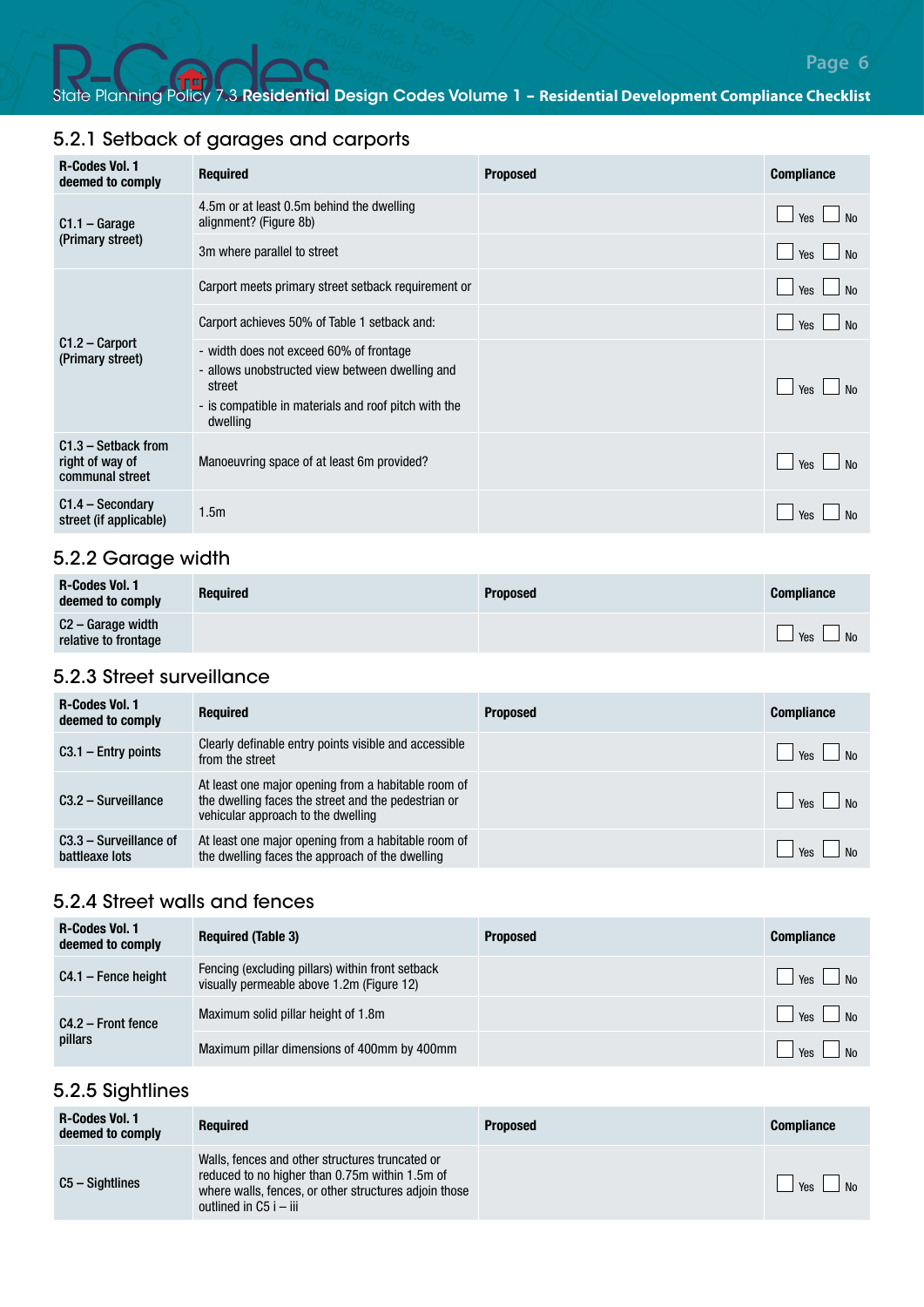# 5.2.6 Appearance of retained dwelling

| <b>R-Codes Vol. 1</b><br>deemed to comply | <b>Required</b>                                                                                | <b>Proposed</b> | <b>Compliance</b>    |
|-------------------------------------------|------------------------------------------------------------------------------------------------|-----------------|----------------------|
| C6 – Grouped and<br>multiple dwellings    | Appearance of retained dwelling upgraded to similar<br>maintenance standard of new development |                 | $\Box$ Yes $\Box$ No |

# 5.3.1 Outdoor living areas

| <b>R-Codes Vol. 1</b><br>deemed to comply | <b>Required</b>                                                                                                                         | <b>Proposed</b> | <b>Compliance</b>                                |
|-------------------------------------------|-----------------------------------------------------------------------------------------------------------------------------------------|-----------------|--------------------------------------------------|
|                                           | Area in accordance with Table 1                                                                                                         |                 | $\Box$ No<br>Yes L                               |
|                                           | Behind front setback                                                                                                                    |                 | $\overline{\phantom{a}}$ No<br>Yes               |
| $C1.1 - Outdoor$ living<br>area           | Accessible from a primary living space                                                                                                  |                 | $\frac{1}{\sqrt{2}}$ Yes $\frac{1}{\sqrt{2}}$ No |
|                                           | Minimum width and length dimension of 4m<br>(Figure 13)                                                                                 |                 | $\overline{\phantom{a}}$ No<br>Yes               |
|                                           | Two-thirds of the required area without permanent<br>roof cover (Figure 13)                                                             |                 | $\overline{\text{No}}$<br>Yes I                  |
| C1.2.                                     | Multiple dwelling provided with a balcony<br>(10m <sup>2</sup> , minimum dimension 2.4m) opening directly<br>from primary living space. |                 | Yes<br>No                                        |

## 5.3.2 Landscaping

| <b>R-Codes Vol. 1</b><br>deemed to comply          | <b>Required</b>                                                                                                             | <b>Proposed</b> | <b>Compliance</b>                     |
|----------------------------------------------------|-----------------------------------------------------------------------------------------------------------------------------|-----------------|---------------------------------------|
|                                                    | Street setback area without car-parking<br>(except visitor bays)                                                            |                 | N <sub>o</sub><br>Yes                 |
|                                                    | Pedestrian access (wheelchair accessible)<br>connecting ground floor entries with public footpath<br>and car parking areas. |                 | No<br>Yes                             |
|                                                    | One tree for every four uncovered car bays<br>(rounded to the nearest whole number)                                         |                 | No<br>Yes I<br>$\sim$                 |
| $C2.1 - Grouped$ and<br>multiple dwellings,        | Lighting to pathways, communal open space<br>and parking                                                                    |                 | N <sub>0</sub><br>Yes $\Box$          |
| common property and<br>communal open spaces        | Bin areas conveniently located and screened                                                                                 |                 | <b>No</b><br>Yes I<br><b>Contract</b> |
|                                                    | Trees <3m in height retained in communal<br>open space                                                                      |                 | N <sub>0</sub><br>Yes $\Box$          |
|                                                    | Sightlines for pedestrians and vehicles                                                                                     |                 | N <sub>0</sub><br>Yes $\Box$          |
|                                                    | Line of sight between communal open space<br>and at least two major openings                                                |                 | Yes $\Box$ No                         |
|                                                    | Line of sight between communal open space<br>and at least two major openings                                                |                 | Yes $\Box$<br>N <sub>0</sub>          |
| $C2.2$ – Trees and<br>associated planting<br>areas | <b>Trees</b>                                                                                                                |                 | No<br>Yes                             |
|                                                    | 2m x 2m tree planting area                                                                                                  |                 | No<br>Yes                             |
|                                                    | Street setback area not more than 50% impervious<br>surface                                                                 |                 | Yes                                   |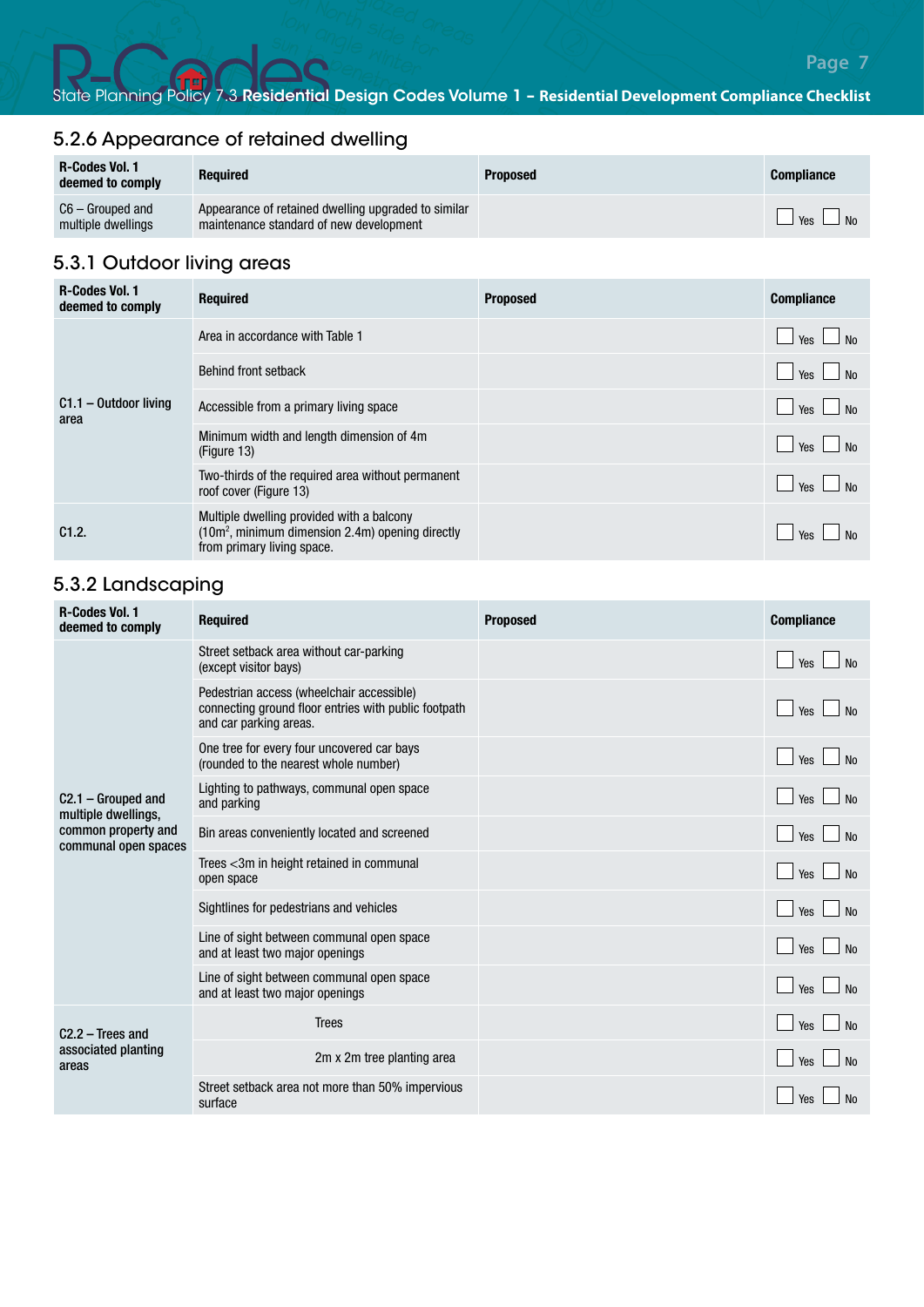# 5.3.3 Parking

| R-Codes Vol. 1<br>deemed to comply | <b>Required</b> | <b>Proposed</b> | <b>Compliance</b>                            |
|------------------------------------|-----------------|-----------------|----------------------------------------------|
| C3.1 - Resident<br>parking         | bays            |                 | $\vert$ Yes $\vert$<br>N <sub>0</sub>        |
| $C3.2 - Visitor$                   | bays            |                 | $\frac{1}{2}$ Yes $\frac{1}{2}$<br><b>No</b> |

# 5.3.4 Design of car parking spaces

| <b>R-Codes Vol. 1</b><br>deemed to comply            | <b>Required</b>                               | <b>Proposed</b> | <b>Compliance</b>     |
|------------------------------------------------------|-----------------------------------------------|-----------------|-----------------------|
| $C4.1 - Car space$ and<br>manoeuvring area<br>design | As per AS 2890.1                              |                 | N <sub>0</sub><br>Yes |
| C4.2 - Visitor bays                                  | Marked and signposted                         |                 | $\vert$ No<br>Yes     |
|                                                      | Located outside of security barrier           |                 | $\Box$ No<br>Yes      |
|                                                      | Accessible path provided                      |                 | N <sub>0</sub><br>Yes |
| $C4.3 -$ Landscaping                                 | Landscaping between each six consecutive bays |                 | No<br>Yes             |

# 5.3.5 Vehicular access

| <b>R-Codes Vol. 1</b><br>deemed to comply                     | <b>Required</b>                                                                                                                                                                                                   | <b>Proposed</b> | <b>Compliance</b>  |
|---------------------------------------------------------------|-------------------------------------------------------------------------------------------------------------------------------------------------------------------------------------------------------------------|-----------------|--------------------|
| $C5.1 - Access to on-site$<br>parking                         | Provided from communal street or right-of-way, or<br>secondary street where no communal street or right-of-<br>way exists, or primary street where no secondary street,<br>communal street or right-of-way exists |                 | Yes<br><b>No</b>   |
|                                                               | Minimum width of 3m for driveways serving four dwellings<br>or less                                                                                                                                               |                 | Yes<br><b>No</b>   |
| C5.2 - Driveways to<br>primary and secondary<br>streets       | Maximum width of 6m                                                                                                                                                                                               |                 | Yes<br><b>No</b>   |
|                                                               | Maximum aggregate width of 9m<br>(where more than one driveway proposed)                                                                                                                                          |                 | No<br>Yes          |
|                                                               | Setback of 0.5m from side lot boundary                                                                                                                                                                            |                 | Yes<br><b>No</b>   |
|                                                               | No closer than 6m to a street corner                                                                                                                                                                              |                 | Yes<br><b>No</b>   |
| C5.3 - Driveways                                              | No closer than 6m to a street corner                                                                                                                                                                              |                 | <b>No</b><br>Yes   |
|                                                               | Align at right angle to the street                                                                                                                                                                                |                 | Yes<br><b>No</b>   |
|                                                               | Avoids street trees                                                                                                                                                                                               |                 | Yes<br><b>No</b>   |
|                                                               | Adequately paved and drained                                                                                                                                                                                      |                 | Yes<br><b>No</b>   |
| C5.4 - Driveways design                                       | Does driveway serve five or more dwellings?                                                                                                                                                                       |                 | <b>No</b><br>Yes   |
| for two-way access and<br>for vehicles to enter the           | Is the distance from a car space to the street 15m or more?                                                                                                                                                       |                 | Yes<br><b>No</b>   |
| street in a forward gear                                      | Is the street a primary distributor or integrator arterial?                                                                                                                                                       |                 | Yes<br><b>No</b>   |
| C5.5 - Driveways for<br>grouped dwellings (five               | Minimum width of 4m                                                                                                                                                                                               |                 | <b>No</b><br>Yes   |
| or more)                                                      | Designed for two way access                                                                                                                                                                                       |                 | Yes<br><b>No</b>   |
| $C5.6 - Driveways where$<br>retaining an existing<br>dwelling | 3m where retaining an existing dwelling and driveway<br>services a grouped dwelling                                                                                                                               |                 | Yes<br><b>No</b>   |
| C5.7 - Driveways for 20 or<br>more grouped dwellings          | Minimum width 12m                                                                                                                                                                                                 |                 | Yes [<br><b>No</b> |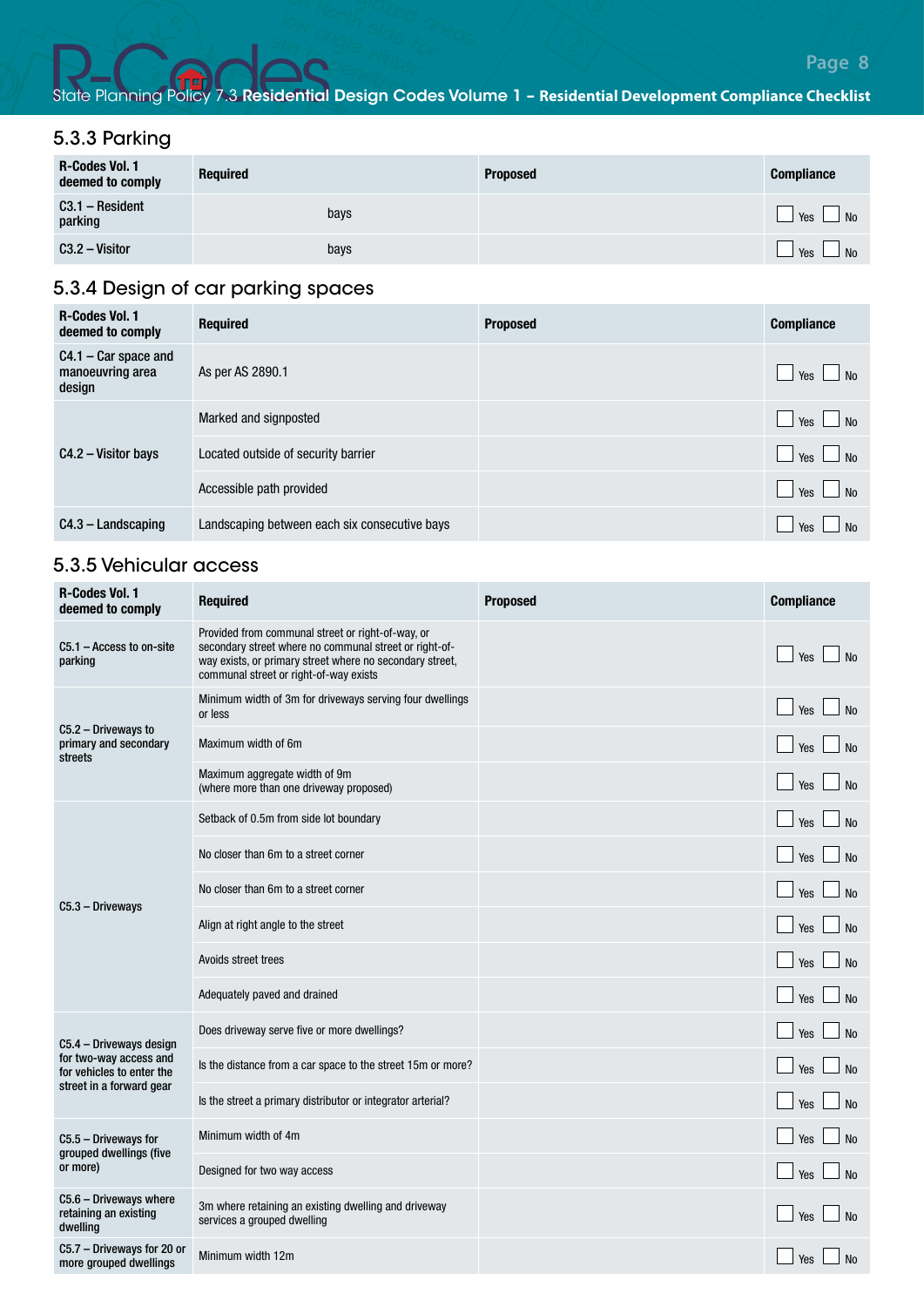# 5.3.6 Pedestrian access

| <b>R-Codes Vol. 1</b><br>deemed to comply | <b>Required</b>                                                                                                                                                                                                               | <b>Proposed</b> | <b>Compliance</b> |
|-------------------------------------------|-------------------------------------------------------------------------------------------------------------------------------------------------------------------------------------------------------------------------------|-----------------|-------------------|
| C6.1                                      | Separate path (to a minimum width of 1.2m) where<br>communal street serves more than 10 dwellings                                                                                                                             |                 | l Yes             |
| C6.2                                      | Where communal street serves more than two<br>dwellings the configuration of the pedestrian and<br>vehicular route is to be provided with:<br>• clear sight lines<br>• adequate lighting<br>• paving surfaces to slow traffic |                 | <b>Yes</b>        |
| C6.3                                      | A communal street or pedestrian path is to be<br>no closer than 2.5m to any wall with a major<br>opening unless privacy screening is provided to the<br>communal street or pedestrian path.                                   |                 | Ves               |

#### 5.3.7 Site works

| <b>R-Codes Vol. 1</b><br>deemed to comply                                                              | <b>Required</b>                                                                                                                                                                                         | <b>Proposed</b> | <b>Compliance</b> |
|--------------------------------------------------------------------------------------------------------|---------------------------------------------------------------------------------------------------------------------------------------------------------------------------------------------------------|-----------------|-------------------|
| $C7.1 - Site works$<br>and retaining walls<br>between the street<br>boundary and the<br>street setback | 0.5m or less between street boundary and the street<br>setback, except where necessary to provide for<br>pedestrian, universal and/or vehicle access, drainage<br>works or natural light to a dwelling. |                 | $Y_{\text{ES}}$   |
| $C7.2 - Site$ works and<br>retaining walls behind<br>front setback                                     | Complies with Table 4:<br>m                                                                                                                                                                             |                 | $Y_{PS}$          |
| $C7.3$ – Impact on<br>adjoining properties                                                             | 0.5m or less within 1m of a lot boundary                                                                                                                                                                |                 | Yes               |

## 5.3.8 Retaining walls – Deleted by amendment dated 02/07/2021

# 5.3.9 Stormwater management

| <b>R-Codes Vol. 1</b><br>deemed to comply | <b>Required</b>              | <b>Proposed</b> | <b>Compliance</b>                                  |
|-------------------------------------------|------------------------------|-----------------|----------------------------------------------------|
| C9 – Stormwater                           | Stormwater contained on site |                 | $\Box$ Yes $\Box$ .<br>$\overline{\phantom{a}}$ No |

## 5.4.1 Visual privacy

| <b>R-Codes Vol. 1</b><br>deemed to comply | <b>Setback required</b> | <b>Proposed</b> | <b>Compliance</b>     |
|-------------------------------------------|-------------------------|-----------------|-----------------------|
|                                           | m (C1.1)                |                 | Yes<br>N <sub>0</sub> |
|                                           | m (C1.1)                |                 | Yes<br>No.            |

#### 5.4.2 Solar access

| <b>R-Codes Vol. 1</b><br>deemed to comply           | <b>Required</b>            | <b>Proposed</b> | <b>Compliance</b>                       |
|-----------------------------------------------------|----------------------------|-----------------|-----------------------------------------|
| R-Codes Vol. 1<br>deem to comply<br>(as applicable) | Higher than R40            |                 | Yes<br>N <sub>0</sub>                   |
| R25 and lower; or                                   | 35% of adjoining site area |                 | $\blacksquare$<br>Yes  <br>No           |
| R30-R40; or                                         | 50% of adjoining site area |                 | $\blacksquare$<br>Yes<br>N <sub>0</sub> |
| Higher than R40                                     |                            |                 | Yes<br>N <sub>0</sub>                   |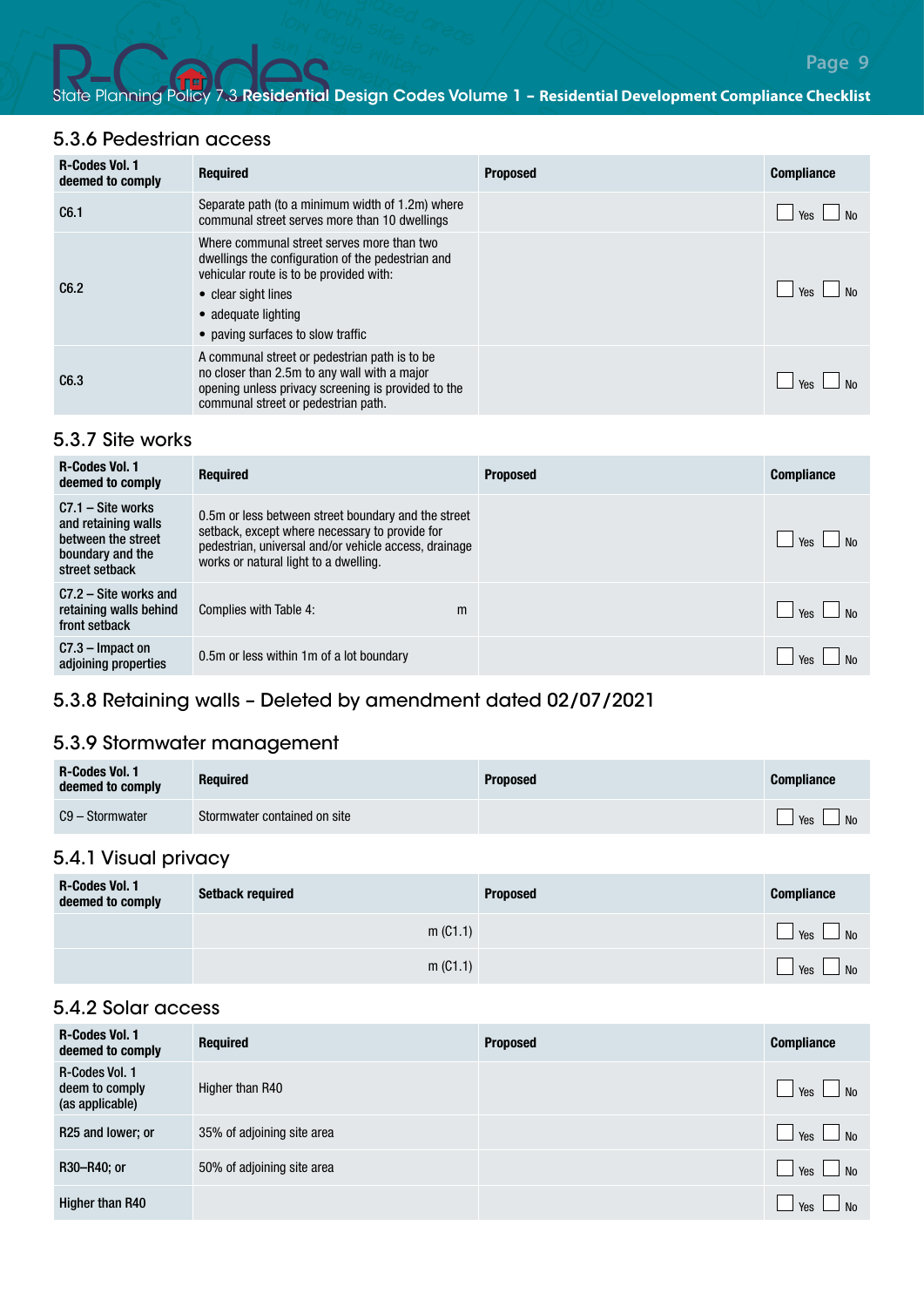# 5.4.3 Outbuildings

| <b>R-Codes Vol.</b><br>1 deemed to comply | <b>Required</b>                                                    | <b>Proposed</b> | <b>Compliance</b>                   |
|-------------------------------------------|--------------------------------------------------------------------|-----------------|-------------------------------------|
|                                           | Not attached to a dwelling                                         |                 | $\Box$ Yes $\Box$ No                |
|                                           | Non-habitable                                                      |                 | <b>No</b><br>$\Box$ Yes             |
|                                           | Maximum 10m <sup>2</sup> in area                                   |                 | No<br>$\Box$ Yes I                  |
| C3 - Small outbuildings                   | Maximum wall height and ridge height of 2.7m                       |                 | $\Box$ Yes $\Box$<br>No             |
|                                           | Not located within the primary or secondary street<br>setback area |                 | $\Box$ Yes $\Box$<br><b>No</b>      |
|                                           | Complies with open space and outdoor living<br>area requirements   |                 | N <sub>0</sub><br>$\Box$ Yes $\Box$ |
|                                           | Complies with setbacks                                             |                 | No<br>$\Box$ Yes                    |
| $C3 - Large$ and<br>multiple outbuildings | Not attached to a dwelling                                         |                 | $\Box$ Yes $\Box$<br>No             |
|                                           | Non-habitable                                                      |                 | Yes  <br><b>No</b>                  |
|                                           | Maximum 60m <sup>2</sup>                                           |                 | <b>No</b><br>$\Box$ Yes I           |
|                                           | Setback in accordance with Table 2a                                |                 | <b>No</b><br>$\Box$ Yes I           |
|                                           | Maximum wall height of 2.4m                                        |                 | No<br>$\Box$ Yes $\Box$             |
|                                           | Maximum ridge height of 4.2m                                       |                 | No<br>$\Box$ Yes $\Box$             |
|                                           | Not located within the primary or secondary street<br>setback area |                 | $\Box$ Yes<br>No                    |
|                                           | Complies with open space and outdoor living<br>area requirements   |                 | No<br>$\blacksquare$ Yes            |
|                                           | Complies with setbacks                                             |                 | Yes<br>No                           |

# 5.4.4 External fixtures, utilities and facilities

| <b>R-Codes Vol. 1</b><br>deemed to comply | <b>Required</b>                                                                              | <b>Proposed</b> | <b>Compliance</b>                  |
|-------------------------------------------|----------------------------------------------------------------------------------------------|-----------------|------------------------------------|
| C4.1                                      | Solar collectors proposed                                                                    |                 | No<br>Yes                          |
| C4.2                                      | Television aerials, essential plumbing and down<br>pipes permitted                           |                 | $\blacksquare$<br>No<br>$\Box$ Yes |
| C4.3                                      | Other external fixtures not visible from the<br>primary street                               |                 | $\blacksquare$<br>No<br>$\Box$ Yes |
|                                           | Designed to integrate with the building                                                      |                 | N <sub>0</sub><br>Yes              |
|                                           | Are located so as not to be visually obtrusive                                               |                 | No<br>Yes                          |
| C4.4                                      | Antennas, satellite dishes and the like not visible<br>from the primary and secondary street |                 | Yes<br><b>No</b>                   |
| C4.5                                      | Min 4m <sup>2</sup> enclosed lockable store room with<br>minimum dimension of 1.5m           |                 | No<br>Yes [<br>∟⊥                  |
| C4.6                                      | Communal bin store area provided if necessary                                                |                 | Yes<br><b>No</b>                   |
| C4.7                                      | Clothes drying areas screened from street                                                    |                 | Yes                                |